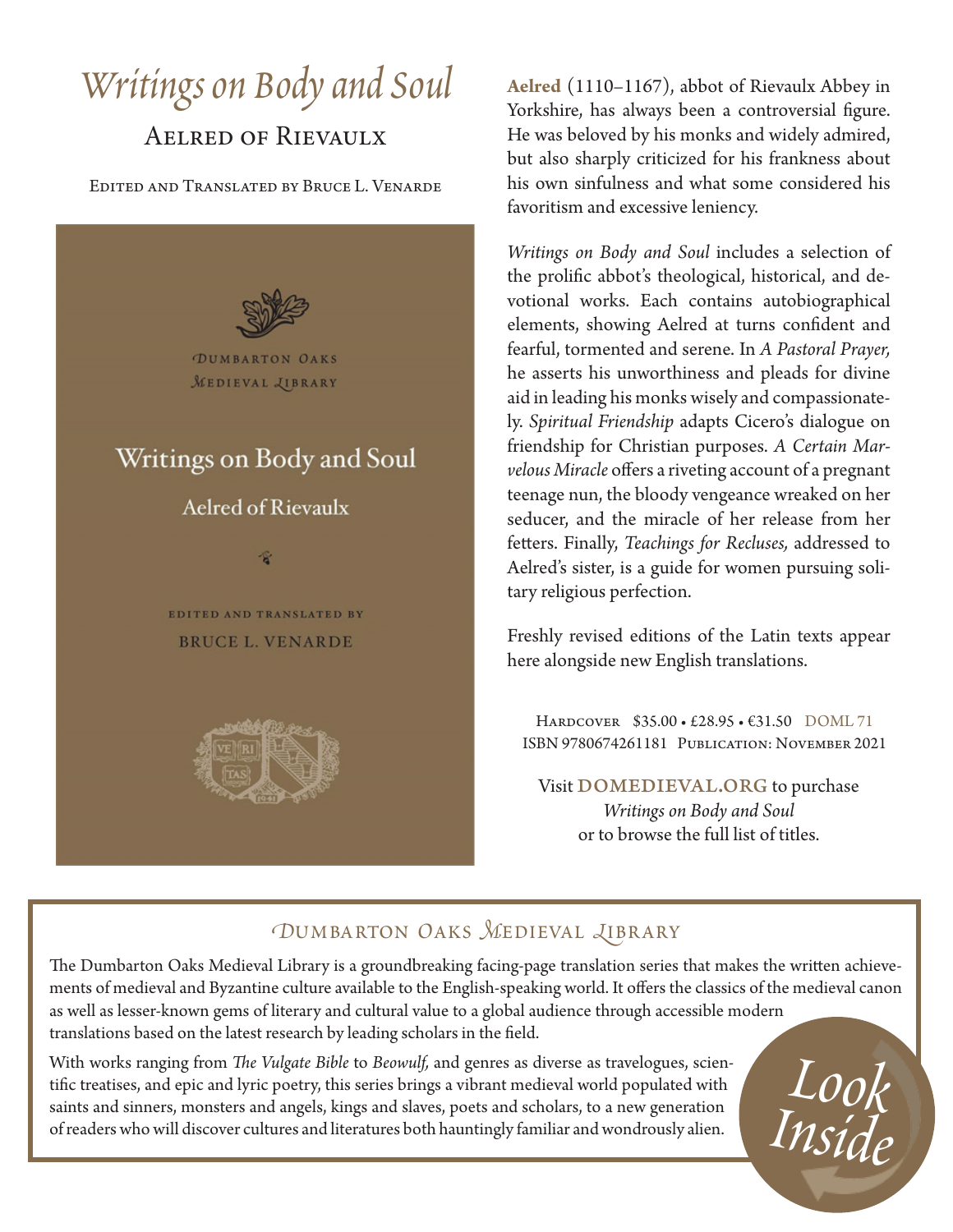## Writings on Body and Soul

AelredofRievaulx

 $\sqrt{6}$ 

Edited and Translated by

BRUCE L. VENARDE

*D*umbarton oaks*M***EDIEVAL** *<u>LIBRARY</u>* 

HarvardUniversityPress c a m b r i d g e , m a s s a c h u s e t t s LONDON, ENGLAND 2021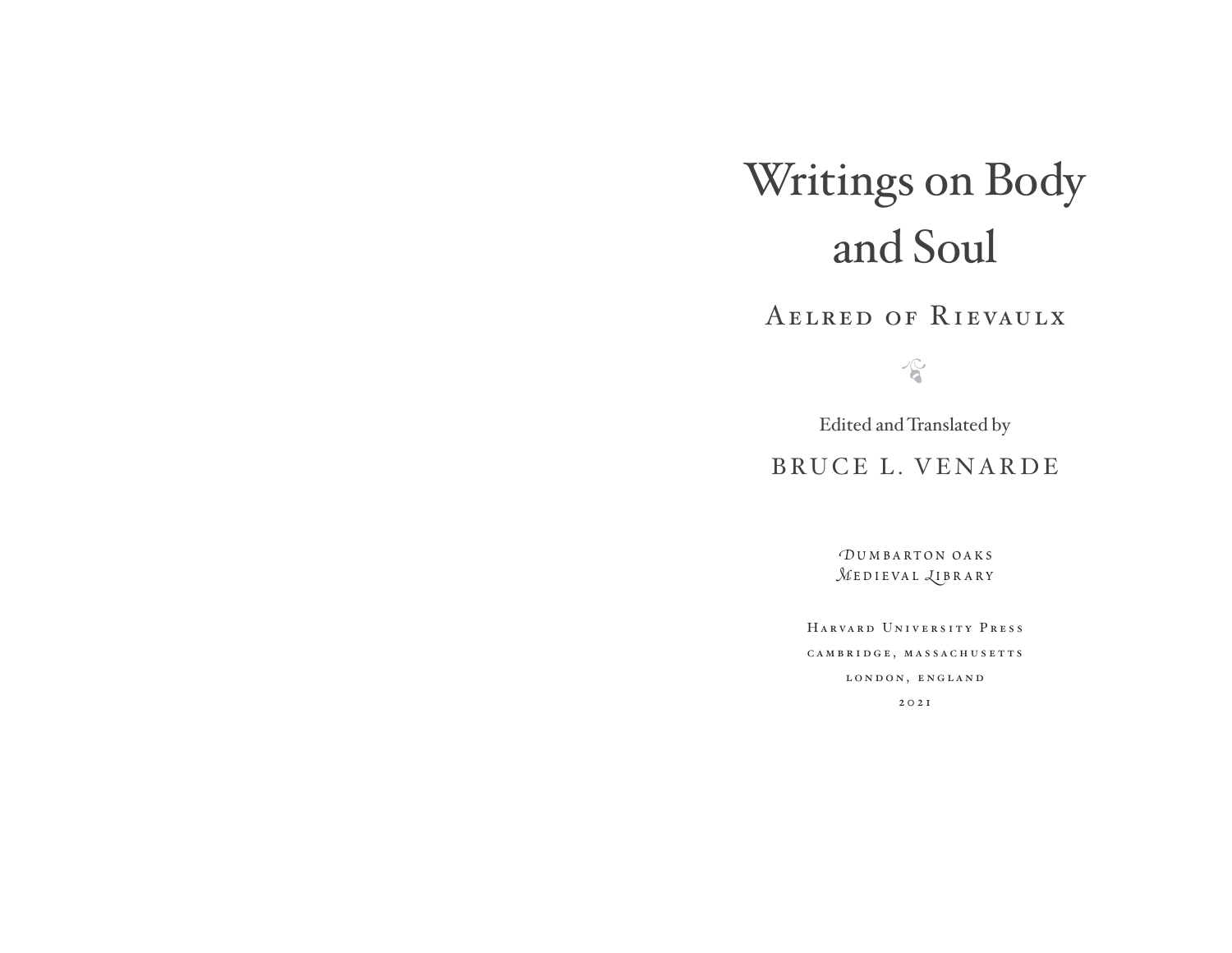Copyright © 2021 by the President and Fellows of Harvard College ALL RIGHTS RESERVED Printed in the United States of America

#### First Printing

#### *Library of Congress Cataloging- in- Publication Data*

Names: Aelred, of Rievaulx, Saint, 1110–1167, author. | Aelred, of Rievaulx, Saint, 1110–1167. Oratio pastoralis. | Aelred, of Rievaulx, Saint, 1110– 1167. Oratio pastoralis. English. | Aelred, of Rievaulx, Saint, 1110–1167. De spirituali amicitia. | Aelred, of Rievaulx, Saint, 1110–1167. De spirituali amicitia. English. | Aelred, of Rievaulx, Saint, 1110–1167. De quodam miraculo mirabili. Latin ( Venarde) | Aelred, of Rievaulx, Saint, 1110–1167. De quodam miraculo mirabili. English ( Venarde) | Aelred, of Rievaulx, Saint, 1110–1167. De institutione inclusarum. | Aelred, of Rievaulx, Saint, 1110–1167. De institutione inclusarum. English. | Venarde, Bruce L., 1962– editor, translator.

- Title: Writings on body and soul / Aelred of Rievaulx ; edited and translated by Bruce L. Venarde.
- Other titles: Dumbarton Oaks medieval library ; 71.
- Description: Cambridge, Massachusetts : Harvard University Press, 2021. | Series: Dumbarton oaks medieval library; DOML 71 | Includes bibliographical references and index. | Latin, with English translation following; introduction and notes in English.

Identifiers: LCCN 2021007287 | ISBN 9780674261181 (cloth)

- Subjects: LCSH: Spiritual life—Christianity—Early works to 1800. | Prayers, Medieval—Early works to 1800. | Friendship—Religious aspects—Christianity—Early works to 1800. | Love—Religious aspects—Christianity—Early works to 1800.
- Classification: LCC BX891.3 .A3513 2021 | DDC 248—dc23
- LC record available at https://lccn.loc.gov/2021007287

#### **Contents**

*Introduction-vii*

A PASTORAL PRAYER I SPIRITUAL FRIENDSHIP 19

A CERTAIN MARVELOUS MIRACLE 175

TEACHINGS FOR RECLUSES 205

*Note on the Texts-321 Notes to the Texts-325 Notes to the Translations-333 Bibliography-357 Index-359*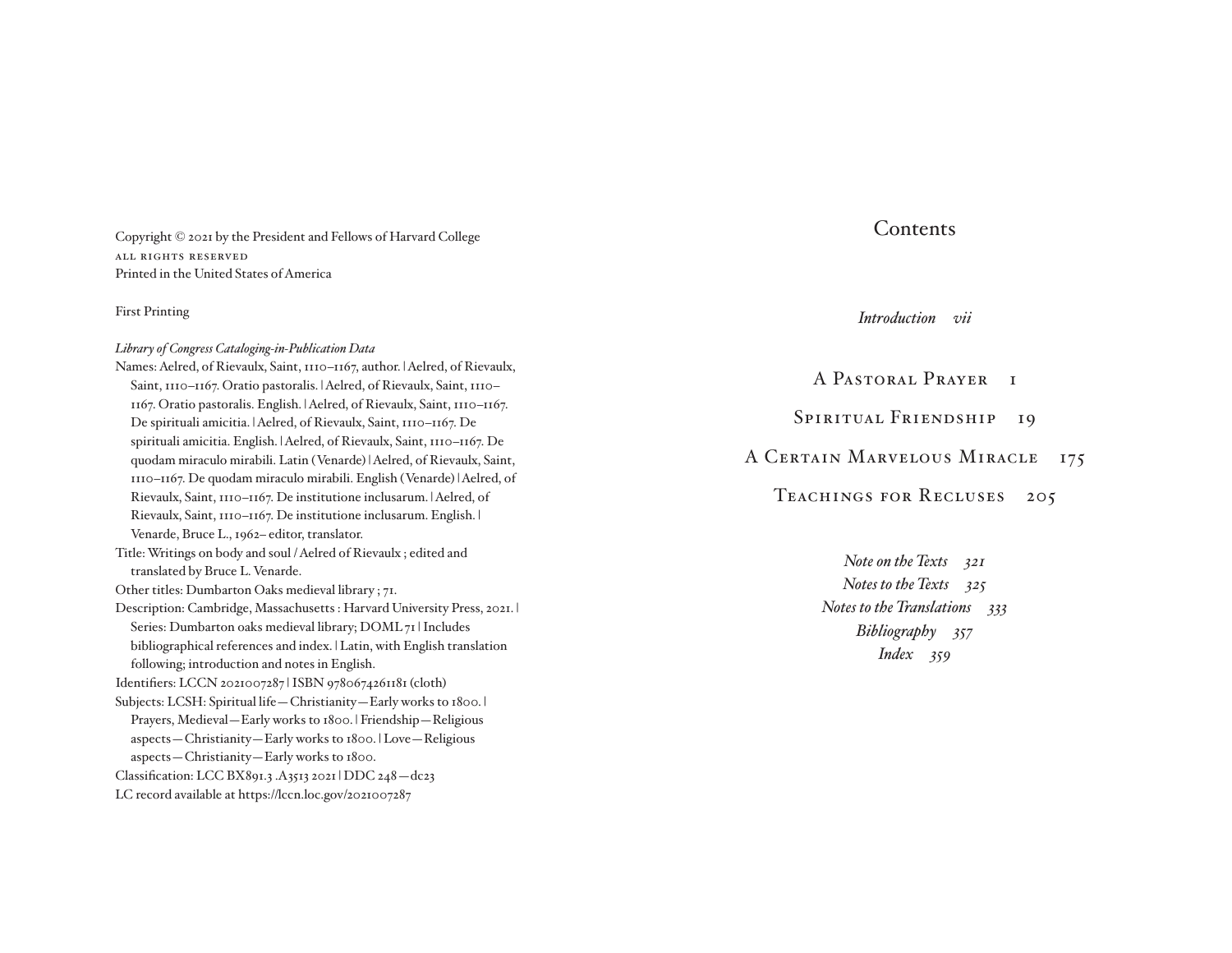A PASTORAL PRAYER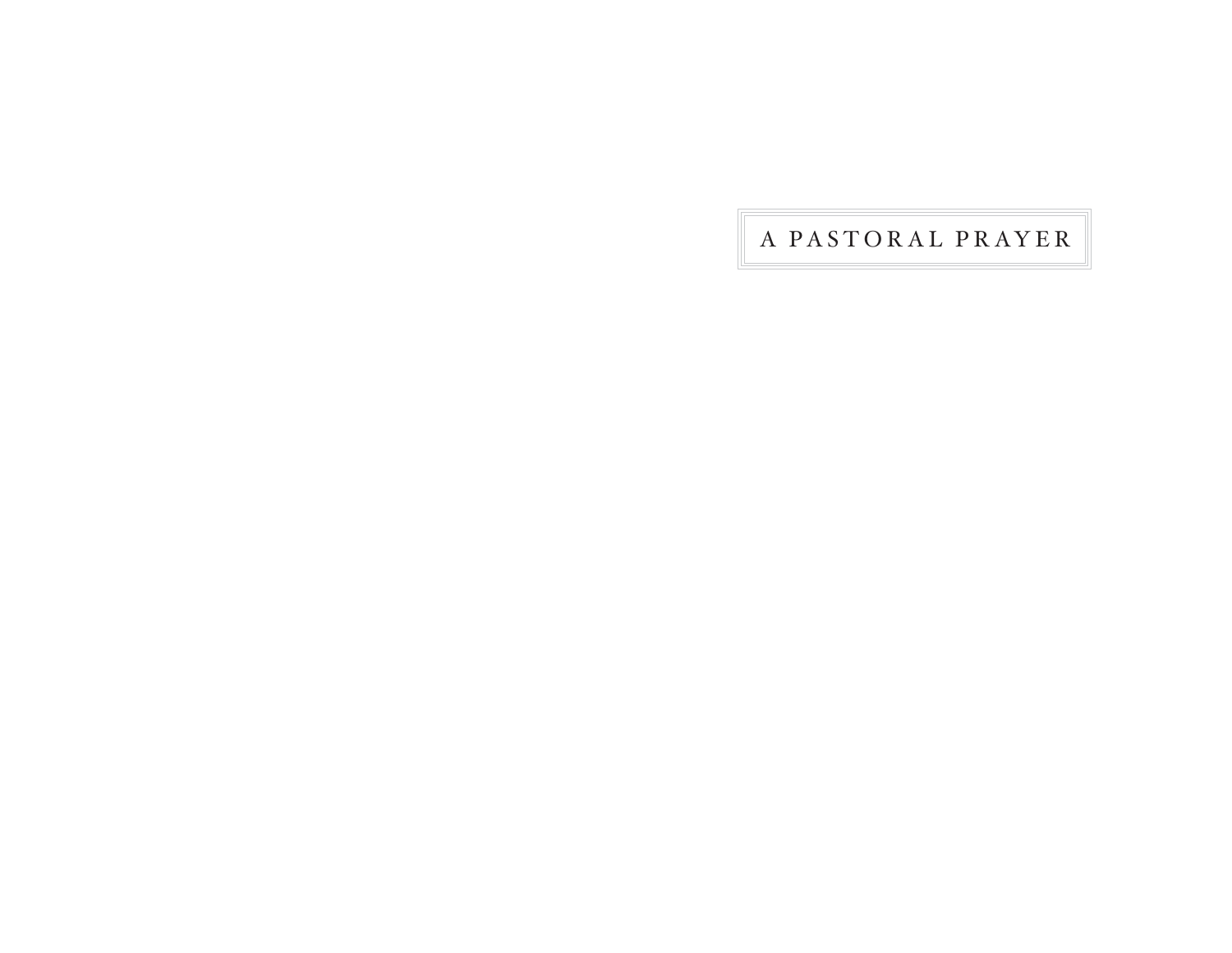#### INCIPIT ORATIO PASTORALIS.

bone pastor Iesu, pastor bone, pastor clemens, pastor pie: ad te clamat miser et miserabilis quidam pastor, etsi infirmus, etsi imperitus, etsi inutilis, ovium tamen tuarum qualis cum que pastor. Ad te, inquam, clamat, O bone pastor, iste non bonus pastor ad te clamat, anxius pro se, anxius pro ovibus tuis.

 2. Recogitans enim pristinos annos meos in amaritudine animae meae, pavesco et contremisco ad nomen pastoris, cui me indignissimum si non sentio, certe desipio. Sed etsi misericordia tua sancta est super me ut erueres de inferno inferiori miseram animam meam, qui misereris cui volueris et misericordiam praestas in quem tibi placuerit, ita peccata condonans ut nec damnes ulciscendo, nec confundas improperando, nec minus diligas imputando, nihilominus tamen confundor et conturbor, memor quidem bonitatis tuae sed non immemor ingratitudinis meae. Ecce enim, ecce est ante te confessio cordis mei, confessio innumerabilium criminum meorum, a quorum dominatu sicut placuit misericordiae tuae liberasti infelicem animam meam. Pro quibus omnibus, quantum conari possunt, grates et laudes exsolvunt tibi omnia viscera mea.

- Sed non minus debitor tibi sum etiam et pro illis malis quaecum que non feci, quoniam certe quidquid mali non feci, te utique gubernante non feci, cum vel subtraheres facultatem, vel voluntatem corrigeres, vel resistendi dares virtutem.  $\overline{\phantom{0}}$
- Sed quid faciam, Domine Deus meus, et pro his quibus adhuc iusto iudicio tuo aut fatigari aut prosterni pateris 3

#### HERE BEGINS A PASTORAL PRAYER.

good shepherd Jesus, good, gentle, loving shepherd: a poor and wretched shepherd cries out to you—however weak, unpracticed, and useless, but for what he is worth still a shepherd of your sheep. He cries out to you, I say, O good shepherd, this shepherd who is not good cries out to you, worried about himself, worried about your sheep.

 2. For as I ponder my early years in my soul's bitterness, I fear and tremble at the title of shepherd. If I do not realize I am most unworthy of it, I am surely a fool. But although your holy mercy is upon me to rescue my poor soul from the depths of hell—you who are merciful to whomever you want and take pity on whomever you please, pardoning sins so as not to condemn in vengeance, nor to shame in reproach, nor to love less in accusation—nonetheless I am ashamed and disturbed, mindful as I am of your goodness but not unmindful of my ingratitude. For here, here before you is my heart's confession, a confession of the countless sins from whose domination you have freed my unhappy soul as it pleased your mercy. My whole being, to the best of its ability, in return offers thanks and praise for all of this.

But I am likewise no less in your debt also concerning 2 those evils I did not do, since surely any evil I left undone was according to your guidance: either you removed the capacity for evil, or corrected my will, or gave me the strength to resist.

But what in addition should I do, my Lord God, about 3 those evils with which you, in your just judgment, still allow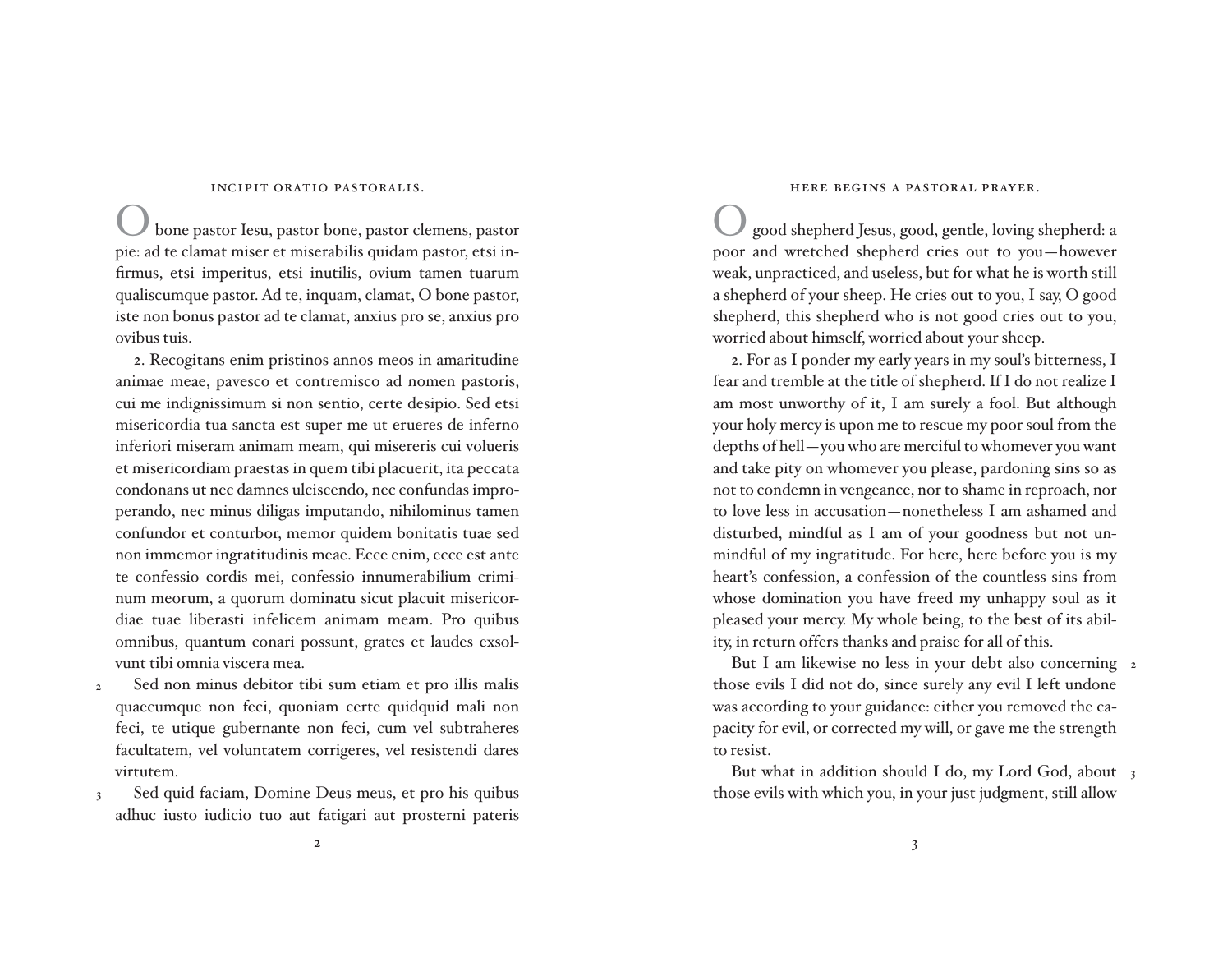servum tuum, filium ancillae tuae? Innumerabilia enim sunt, Domine, pro quibus sollicita est in oculis tuis peccatrix anima mea, quamvis non ea contritione, nec tanta cautione, quantam exigeret necessitas mea vel affectaret voluntas mea.

3. Confiteor itaque tibi, Iesus meus, salvator meus, spes mea, consolatio mea. Tibi confiteor, Deus meus, me nec pro praeteritis esse adeo contritum vel timidum ut deberem, nec pro praesentibus adeo sollicitum ut oporteret. Et tu, dulcis Domine, talem-talem!-constituisti super familiam tuam, super oves pascuae tuae, et qui parum sollicitus sum pro meipso, iubes ut sollicitus sim pro illis, et qui pro meis peccatis, orare nequaquam sufficio, iubes me orare pro illis, et qui meipsum parum docui, iubes ut doceam illos. Miser ego, quid feci, quid praesumpsi, quid consensi? Immo tu, dulcis Domine: quid de hoc misero consensisti? Obsecro, dulcis Domine: nonne haec est familia tua, populus tuus peculiaris, quem secundo eduxisti de Aegypto, quem creasti, quem redemisti? Denique de regionibus congregasti eos et habitare facis unius moris in domo.

 Cur ego, fons misericordiae, tales tali, tam caros tibi tam proiecto ab oculis tuis commendare voluisti? An ut responderes affectionibus meis et traderes me desideriis meis, essemque quem artius accusares, districtius damnares, nec pro meis tantum peccatis sed etiam pro alienis punires? Itane, O piissime, ut esset causa manifestior cur unus peccator acrius puniretur, dignum fuit ut tot et tales periculo exponerentur? Quod enim maius periculum subditis quam stultus praelatus et peccator? 2

your servant and your handmaid's son to be worn down and debased? For there are countless things in your sight, Lord, that trouble my sinful soul, although it lacks the measure of contrition and vigilance my need demands and my will desires.

 3. And so I confess to you, my Jesus, my savior, my hope, my consolation. I confess to you, my God, that I am not as contrite or fearful about my past actions as I should be, nor suitably concerned about present ones. And you, sweet Lord, have placed such a one—such a one!—over your household, over the sheep of your pasture. You command me, troubled too little about myself, to be troubled about them. You command me, not in any way adequate to pray for my own sins, to pray for them. And you command me, who have taught myself little, to teach them. Woe is me: what have I done, what have I dared, to what have I agreed? And you, sweet Lord: to what did you agree regarding this wretch? I implore you, sweet Lord: is this not your household, your own people whom you led out of Egypt a second time, whom you created, whom you redeemed? At last you have gathered them together from various places and made them live in common under one roof.

Why then, source of mercy, did you want to entrust such 2 people to such a man, those so dear to you to one banished from your sight? Was it to respond to my feelings and surrender me to my desires, to be the one you reproach more sharply and condemn more harshly, to punish me not only for my own sins but also for the sins of others? Truly, most loving one, was it fitting that so many such people be exposed to danger in order to make it quite clear why one sinner should be punished more harshly? What greater danger is there for those under him than a foolish, sinful superior?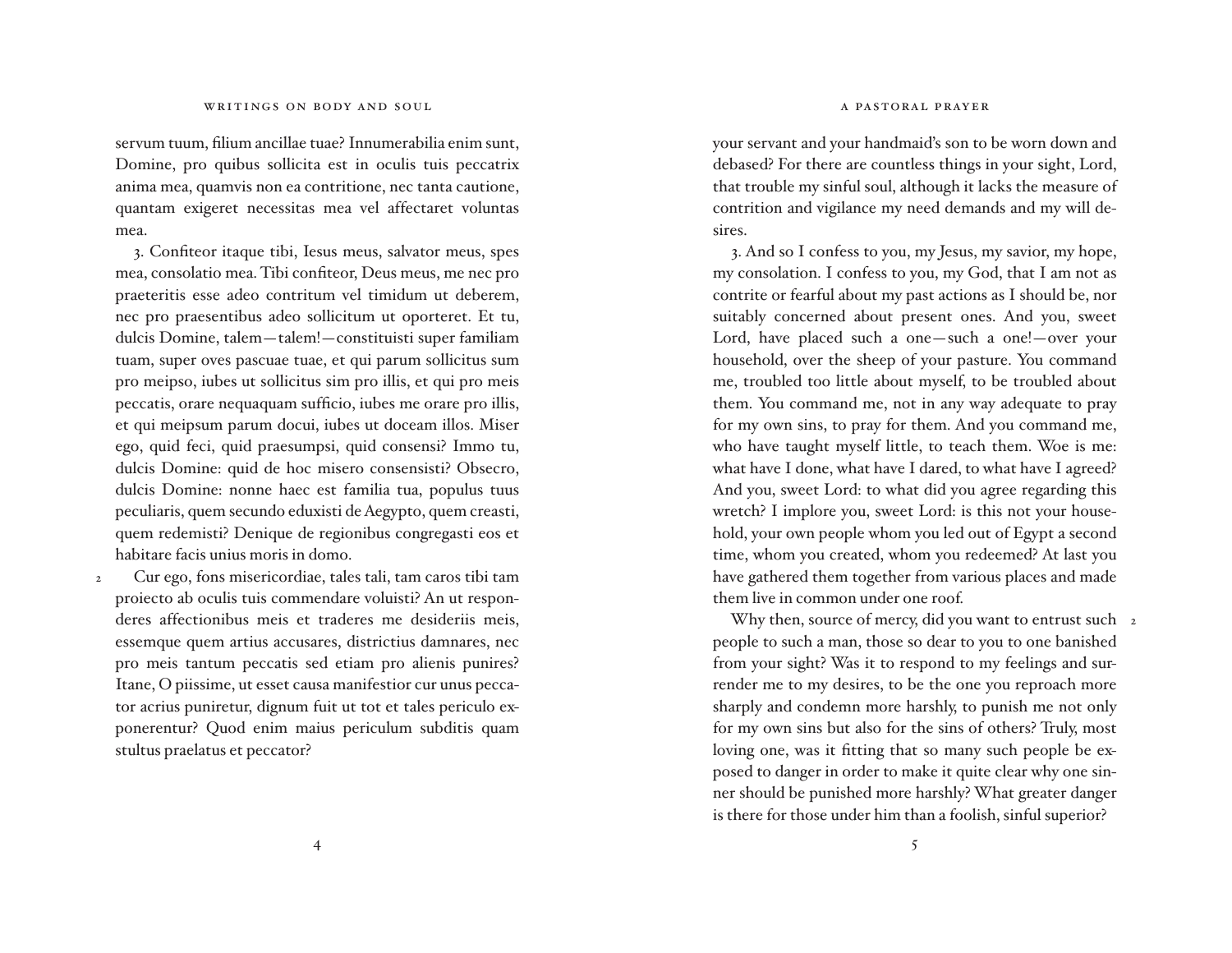#### apastoralprayer

#### WRITINGS ON BODY AND SOUL

An—quod de tanta bonitate dignius creditur, suavius experitur-ideo talem constituisti super familiam tuam, ut manifesta fieret misericordia tua et notam faceres sapientiam tuam, ut sublimitas sit virtutis tuae, non ex homine, ut si forte placuerit benignitati tuae per talem bene regere familiam tuam, non glorietur sapiens in sapientia sua, nec iustus in iustitia sua, *nec fortis in fortitudine sua,* quoniam cum bene regunt populum tuum illi, tu potius regis quam illi? Sic, sic: *Non nobis, Domine, non nobis sed nomini tuo da gloriam.* 3

4. Verum qualicumque iudicio me indignum et peccatorem in hoc officio posuisti (vel poni permisisti), quamdiu ta men pateris me praeesse illis, iubes me sollicitum esse pro illis et attentius orare pro illis. Ergo, Domine, non in iustificationibus meis prosterno preces ante faciem tuam, sed in miserationibus tuis multis, et ubi tacet meritum, clamat officium.

Sint igitur oculi tui super me et aures tuae ad preces meas. Sed quoniam, ut sanxit lex divina, officium sacerdotis est pro se primo, deinde pro populo sacrificium offere, qualecum que hoc orationis sacrificium pro peccatis meis primum tuae immolo maiestati. 2

 5. Ecce vul nera animae meae, Domine: om nia videt oculus tuus vivus et efficax, et pertingens usque ad divisionem ani*mae et spiritus.* Vides certe, Domine mi, vides in anima mea et prae teritorum peccatorum meorum vestigia et praesentium pericula, causas etiam et materias futurorum. Vides haec, Domine, et sic volo ut videas. Tu enim scis, O inspector cordis mei, quia nihil est in anima mea quod vellem latere oculos tuos, etiam si eorum possem cavere conspectum.

Or perhaps—something more worthily believed, more 3 sweetly experienced—you chose to place such a man at the head of your household so that your mercy might be made clear and your wisdom known, that the excellence of your virtue might not derive from man, and so that if it happens to please your kindness to rule your household well through the likes of me, *a wise man might not boast of his wisdom,* nor a just man of his justice, *nor a strong man of his strength.* For when they rule your people well, is it not really you who rule rather than they? Yes, yes: *Give glory not to us, Lord, not to us, but to your name.*

 4. But by whatever judgment you placed this unworthy sinner in this office (or permitted me to be placed), as long as you allow me to lead them, you command me to be concerned about them and pray more attentively for them. Therefore, Lord, I do not lay my prayers before you in my own righteousness, but according to your many mercies, and where merit is silent, duty cries out.

 So let your eyes be upon me and your ears open to my 2prayers. But because divine law has ordained that it is a priest's duty first to offer sacrifice for himself, then for his people, I first offer your majesty this sacrifice of prayer, whatever it is worth, for my sins.

 5. Lord, behold my soul's wounds. Your keen, living eye sees all *and reaches all the way to the division of soul and spirit.* Surely you see, my Lord, you see in my soul both the traces of my past sins and the dangers of present ones and even the causes and substance of those to come. You see them, Lord, and so I want you to see them. For you, in your scrutiny of my heart, know there is nothing in my soul I want hidden from your eyes, even if I could avoid your gaze.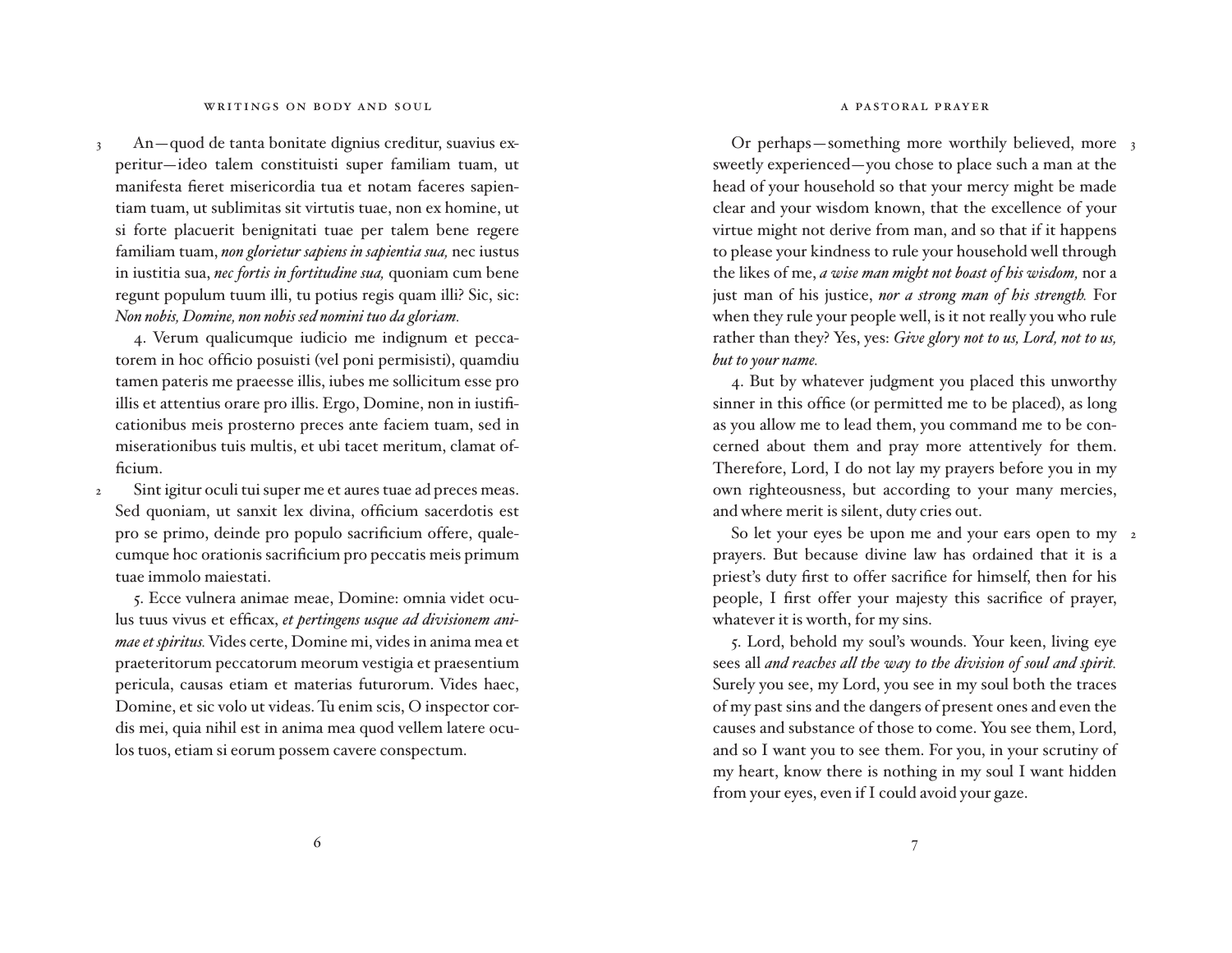#### apastoralprayer

#### WRITINGS ON BODY AND SOUL

Vae illis quorum voluntas est ut abscondantur a te. Non enim efficiunt ut non videantur a te, sed potius ut non sanentur et puniantur a te. Vide me, dulcis Domine, vide me. Spero enim in pietate tua, O misericordissime, quia aut pius medicus videbis ut sanes, aut benignissimus magister ut corrigas, aut indulgentissimus pater ut ignoscas. 2

Hoc est igitur quod rogo, O fons pietatis, confidens de illa omnipotentissima misericordia tua et misericordissima omnipotentia tua, ut in virtute suavissimi nominis tui et mysterii sacrosanctae humanitatis tuae, dimittas mihi peccata mea et sanes languores animae meae, memor bonitatis tuae, immemor ingratitudinis meae. Et contra vitia et passiones malas quae adhuc impugnant eam—sive ex antiqua con sue tu dine mea pessima, sive ex cottidianis et infinitis negligentiis meis, sive ex infirmitate corruptae et vitiatae naturae meae, sive ex occulta malignorum spirituum tentatione—virtutem et fortitudinem administret mihi dulcis gratia tua, ut non consentiam neque regnent in meo mortali corpore, neque praebeam eis membra mea arma iniquitatis, donec perfecte sanes infirmitates meas et cures vulnera mea et deformia mea formes. 3

Descendat spiritus tuus bonus et dulcis in cor meum, et praeparet in eo habitaculum sibi, mundans illud *ab omni inquinamento carnis et spiritus* et infundens ei fidei, spei, et caritatis augmentum, compunctionis, pietatis et humanitatis affectum; aestus concupiscentiarum rore suae benedictionis extinguat, libidinosas commotiones et carnales affectiones sua virtute mortificet; praestet mihi in laboribus, in vigiliis, in abstinentia fervorem et discretionem ad te amandum, laudandum, orandum, meditandum, et omnem secundum te 4

Woe to those who desire to be hidden from you! They 2 cannot make themselves invisible to you but rather cause themselves not to be healed but to be punished by you. Look at me, sweet Lord, look at me. My hope is in your love, O most merciful one, for you will see to it that you heal like a loving physician, correct like the kindest teacher, and forgive like the most tender father.

So this is what I ask, O source of love, confident in your  $_3$ most omnipotent mercy and your most merciful omnipotence: by the power of your sweetest name and the mystery of your most hallowed humanity, forgive my sins and heal the sickness of my soul, remembering your goodness and forgetting my ingratitude. Let your sweet grace guide me in virtue and strength to combat the vices and wicked passions that still assail my soul—whether they arise from my worst, longstanding habits, from my infinite, daily carelessness, from the weakness of my broken and corrupted nature, or from the hidden temptation of evil spirits—so that I do not give in to them, nor that they rule my mortal body, nor that I offer them my limbs as weapons of wickedness until you completely heal my weaknesses, tend to my wounds, and remedy my deformities.

Let your good, sweet spirit come down into my heart and 4 prepare a home there, cleansing the heart *of all filth of flesh*  and spirit and filling it with the increase of faith, hope, and love and the inclination to compunction, loving-kindness, and humane compassion. Let that spirit extinguish the fire of my desires with the dew of blessing. Let it kill lustful agitation and carnal urges with its power. Let it provide me, in my labors, vigils, and fasting, with the fervor and discretion to love, praise, supplicate, and contemplate you, all the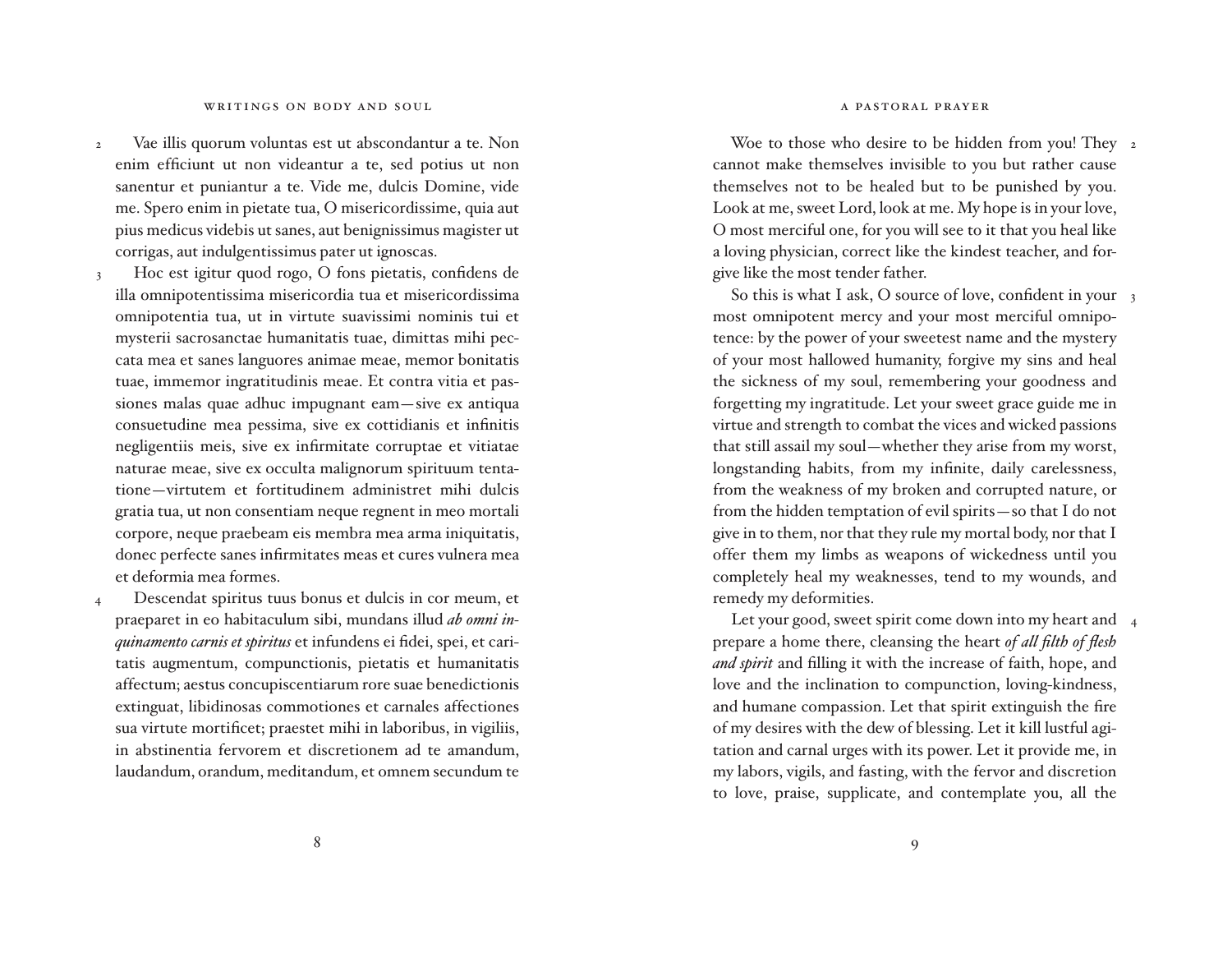actum et cogitatum, devotionem et efficaciam, et in his omnibus us que ad finem vitae meae perseverantiam.

6. Et haec quidem necessaria mihi sunt propter me, O spes mea. Sunt alia quibus indigeo non solum propter me, sed et pro illis quibus me iubes prodesse magis quam praeesse. Postulavit aliquando quidem antiquorum sapientiam dari sibi ut sciret regere populum tuum; rex enim erat et placuit sermo in oculis tuis et exaudisti vocem eius et necdum in cruce obieras, necdum illam miram caritatem ostenderas populo tuo.

Ecce, dulcis Domine, ecce in conspectu tuo populus tuus peculiaris ante quorum oculos crux tua et signa passionis tuae in eis. Hos regendos commisisti huic peccatori servulo tuo. Deus meus, *tu scis insipientiam meam* et infirmitas mea *<sup>a</sup>* te non est *abscondita*. Peto itaque, dulcis Domine, non aurum, non argentum, non lapides pretiosos dari mihi, sed sapientiam ut sciam regere populum tuum. Emitte eam, O fons sapientiae, de sede magnitudinis tuae ut mecum sit, mecum labo*ret*, mecum operetur, in me loquatur, disponat cogitationes, sermones, et omnia opera mea et consilia mea secundum beneplacitum tuum, ad honorem nominis tui, ad eorum profectum et meam salutem. 2

7. Tu scis, Domine, cor meum, quia quidquid dederis servo tuo, voluntas mea est ut totum impendatur illis et totum expendatur pro illis, insuper et ipse libenter impendar pro illis. Sic fiat, Domine mi, sic fiat. Sensus meus, sermo meus, otium meum et occupatio mea, actus meus et cogitatio mea, prosperitas mea et adversitas mea, mors mea et vita mea, sanitas et infirmitas mea, quidquid omnino sum, quod vivo, quod sentio, quod discerno—totum impendatur illis et  devotion and capacity to act and think in accordance with you, and perseverance in all these things until the end of my life.

 6. And these things, O my hope, are surely necessary for my own sake. There are other things I need not only for me but also for the sake of those whom you command me to help rather than rule. One of the ancients once asked that he be allowed to know how to rule your people. He was a king, and his words were pleasing in your eyes and you listened to his voice when you had not yet died on the cross, not yet shown that wonderful love to your people.

Here, sweet Lord, here in your sight are your own people. 2 Before their eyes are your cross and the signs of your suffering are in them. You have committed them to be ruled by this sinner, your lowly servant. My God, *you know my foolishness* and my weakness is *not a secret from you.* Therefore, sweet Lord, I ask to be given not gold, silver, or precious stones, but the wisdom to know how to rule your people. Send wisdom, O font of wisdom, from *the throne of your greatness, to be with me, labor with me,* work with me, speak in me, and shape my thoughts, words, and all my actions and decisions according to your will, to the honor of your name, for their spiritual progress and my salvation.

 7. Lord, you know my heart: it is my will that whatever you give to your servant be devoted entirely to them, spent entirely for them, and moreover that I myself should be devoted gladly to them. May it so happen, my Lord, may it so happen. My feelings, my speech, my rest and my work, my action and my thought, my success and my adversity, my death and my life, my health and my sickness, all that I am, what I live, what I feel, what I discern—let it all be paid out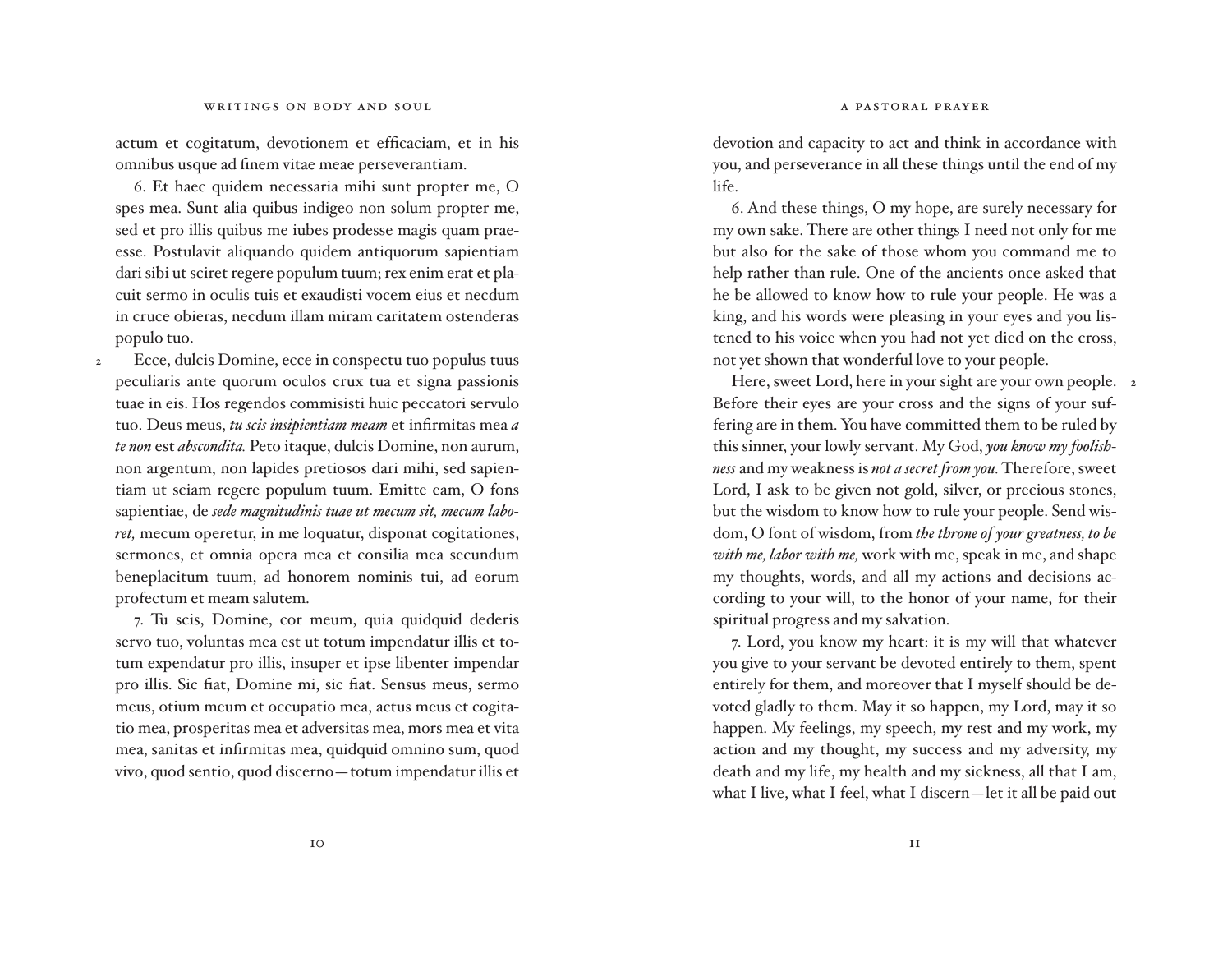totum expendatur pro illis pro quibus tu ipse non dedignabaris expendi.

- Doce me itaque servum tuum, Domine, doce me, quaeso, per spiritum sanctum tuum quomodo me impendam illis et quomodo me expendam pro illis. Da mihi, Domine, per ineffabilem gratiam tuam ut patienter sustineam infirmitates eorum, pie compatiar, discrete subveniam. Discam ma gisterio spiritus tui maestos consolari, pusillanimes roborare, lapsos erigere, infirmari cum infirmis, uri cum scandalizatis, omnibus omnia fieri, ut omnes lucrifaciam. Da verum sermonem et rectum et bene sonantem in os meum, quo aedificentur in fide, spe, et caritate, in castitate et humilitate, in patientia et oboedientia, in spiritus fervore et mentis devotione. 2
- Et quoniam tu dedisti illis hunc caecum ductorem, indoctum doctorem, nescium rectorem, et-si non propter me, propter illos—tamen doce quem doctorem posuisti, duc quem alios ducere praecepisti, rege quem rectorem statuisti. Doce me itaque, dulcis Domine, corripere inquietos, consolari pusillanimes, suscipere infirmos, et uniquique pro natura, pro moribus, pro affectione, pro capacitate, pro simplicitate, pro loco et tempore, sicut tu videris expedire, memetipsum conformare. Et quoniam, vel propter infirmitatem carnis meae vel propter pusillanimitatem spiritus mei vel propter vitium cordis mei, parum vel certe nihil aedificant eos labor aut vigiliae aut abstinentia mea, aedificet eos, rogo, largiente misericordia tua, humilitas mea, caritas mea, patientia mea, et misericordia mea. Aedificet illos sermo meus et doctrina mea et prosit illis semper oratio mea. 3

entirely to them and spent entirely for them, for the good of those for whom you yourself did not scorn to be spent.

 Therefore, Lord, teach me your servant, teach me, I be-2 seech you, through your holy spirit, how to devote myself to them and how to spend myself for them. Grant me through your indescribable grace the ability to endure their weaknesses patiently, to suffer with them lovingly, to help them discerningly. Let me learn from your spirit's instruction how to comfort the sorrowful, strengthen the fainthearted, raise the fallen, be weak with the weak, share resentment with the offended, become all things to all people so to gain them all. Give me truthful and righteous words, eloquent on my tongue, so that they may be built up in faith, hope, and love, in chastity and humility, in patience and obedience, in fervor of spirit and devotion of mind.

And because you have given them this blind leader, this 3 untaught teacher, this ignorant guide, teach one you have made a teacher, lead him you have ordered to lead, rule him you have appointed to rule—if not for my sake, then for theirs. Teach me, therefore, sweet Lord, to rebuke the restless, to comfort the fainthearted, to support the weak, and to adapt my own self to each one according to his nature, habits, disposition, capacity or simplicity, according to place and time, just as you see fit. Owing to the weakness of my flesh, the faintheartedness of my spirit, and the corruption of my heart, my labor, vigils, and fasting can strengthen them little or indeed not at all, so I beg that through the gift of your mercy, my humility, my love, my patience, and my mercy may do so. Let my words and my teaching strengthen them and my prayer always be to their benefit.